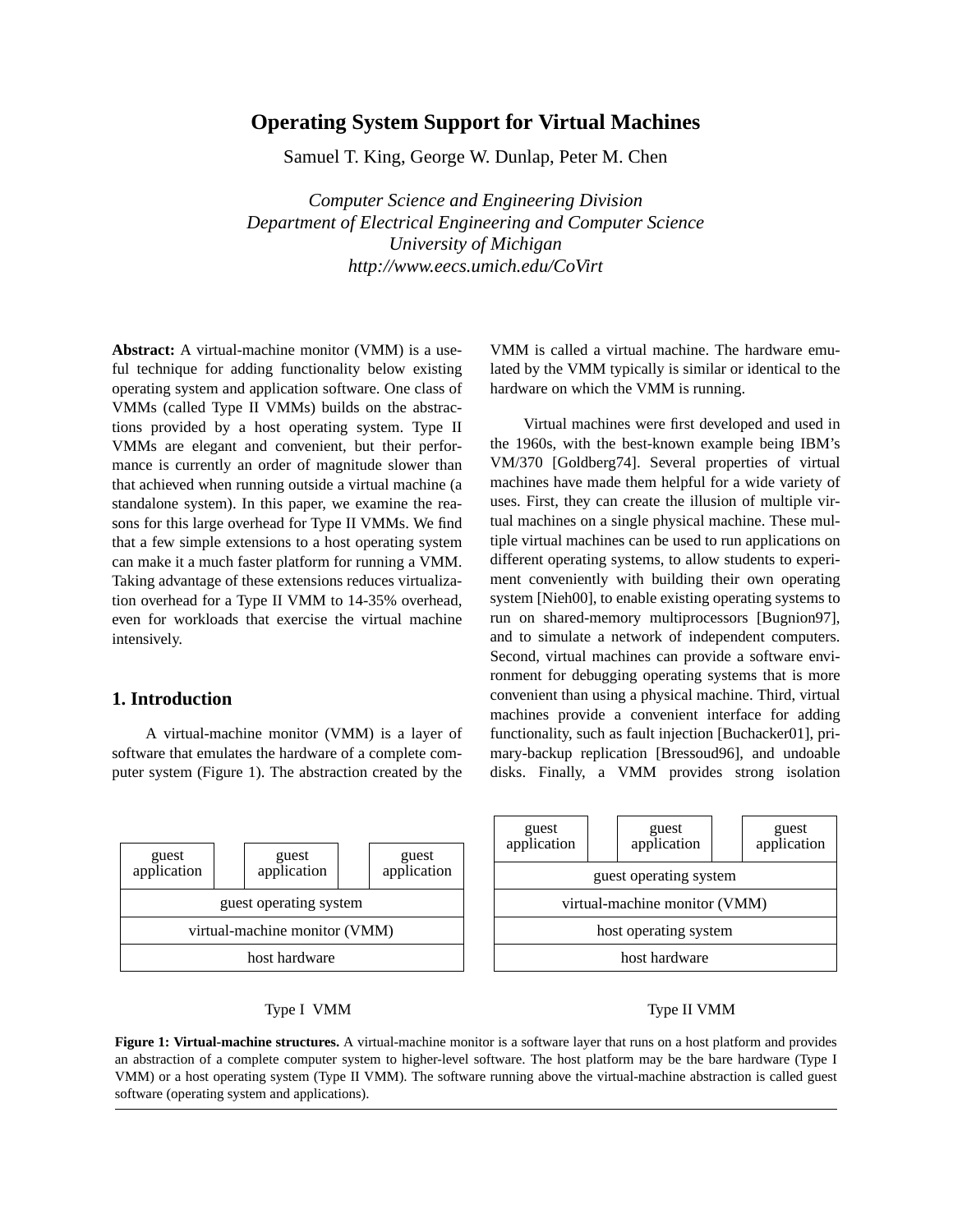between virtual-machine instances. This isolation allows a single server to run multiple, untrusted applications safely [Whitaker02, Meushaw00] and to provide security services such as monitoring systems for intrusions [Chen01, Dunlap02, Barnett02].

As a layer of software, VMMs build on a lowerlevel hardware or software platform and provide an interface to higher-level software (Figure 1). In this paper, we are concerned with the lower-level platform that supports the VMM. This platform may be the bare hardware, or it may be a host operating system. Building the VMM directly on the hardware lowers overhead by reducing the number of software layers and enabling the VMM to take full advantage of the hardware capabilities. On the other hand, building the VMM on a host operating system simplifies the VMM by allowing it to use the host operating system's abstractions.

Our goal for this paper is to examine and reduce the performance overhead associated with running a VMM on a host operating system. Building it on a standard Linux host operating system leads to an order of magnitude performance degradation compared to running outside a virtual machine (a *standalone system*). However, we find that a few simple extensions to the host operating system reduces virtualization overhead to 14-35% overhead, which is comparable to the speed of virtual machines that run directly on the hardware.

The speed of a virtual machine plays a large part in determining the domains for which virtual machines can be used. Using virtual machines for debugging, student projects, and fault-injection experiments can be done even if virtualization overhead is quite high (e.g. 10x slowdown). However, using virtual machine in production environments requires virtualization overhead to be much lower. Our CoVirt project on computer security depends on running all applications inside a virtual machine [Chen01]. To keep the system usable in a production environment, we would like the speed of our virtual machine to be within a factor of 2 of a standalone system.

The paper is organized as follows. Section 2 describes two ways to classify virtual machines, focusing on the higher-level interface provided by the VMM and the lower-level platform upon which the VMM is built. Section 3 describes UMLinux, which is the VMM we use in this paper. Section 4 describes a series of extensions to the host operating system that enable virtual machines built on the host operating system to approach the speed of those that run directly on the hardware. Section 5 evaluates the performance benefits achieved by each host OS extension. Section 6 describes related work, and Section 7 concludes.

### **2. Virtual machines**

Virtual-machine monitors can be classified along many dimensions. This section classifies VMMs along two dimensions: the higher-level interface they provide and the lower-level platform they build upon.

The first way we can classify VMMs is according to how closely the higher-level interface they provide matches the interface of the physical hardware. VMMs such as VM/370 [Goldberg74] for IBM mainframes and VMware ESX Server [Waldspurger02] and VMware Workstation [Sugerman01] for x86 processors provide an abstraction that is identical to the hardware underneath the VMM. Simulators such as Bochs [Boc] and Virtutech Simics [Magnusson95] also provide an abstraction that is identical to physical hardware, although the hardware they simulate may differ from the hardware on which they are running.

Several aspects of virtualization make it difficult or slow for a VMM to provide an interface that is identical to the physical hardware. Some architectures include instructions whose behavior depends on whether the CPU is running in privileged or user mode (sensitive instructions), yet which can execute in user mode without causing a trap to the VMM [Robin00]. Virtualizing these sensitive-but-unprivileged instructions generally requires binary instrumentation, which adds significant complexity and may add significant overhead. In addition, emulating I/O devices at the low-level hardware interface (e.g. memory-mapped I/O) causes execution to switch frequently between the guest operating system accessing the device and the VMM code emulating the device. To avoid the overhead associated with emulating a low-level device interface, most VMMs encourage or require the user to run a modified version of the guest operating system. For example, the VAX VMM security kernel [Karger91], VMware Workstation's guest tools [Sugerman01], and Disco [Bugnion97] all add special drivers in the guest operating system to accelerate the virtualization of some devices. VMMs built on host operating systems often require additional modifications to the guest operating system. For example, the original version of SimOS adds special signal handlers to support virtual interrupts and requires relinking the guest operating system into a different range of addresses [Rosenblum95]; similar changes are needed by User-Mode Linux [Dike00] and UMLinux [Buchacker01].

Other virtualization strategies make the higherlevel interface further different from the underlying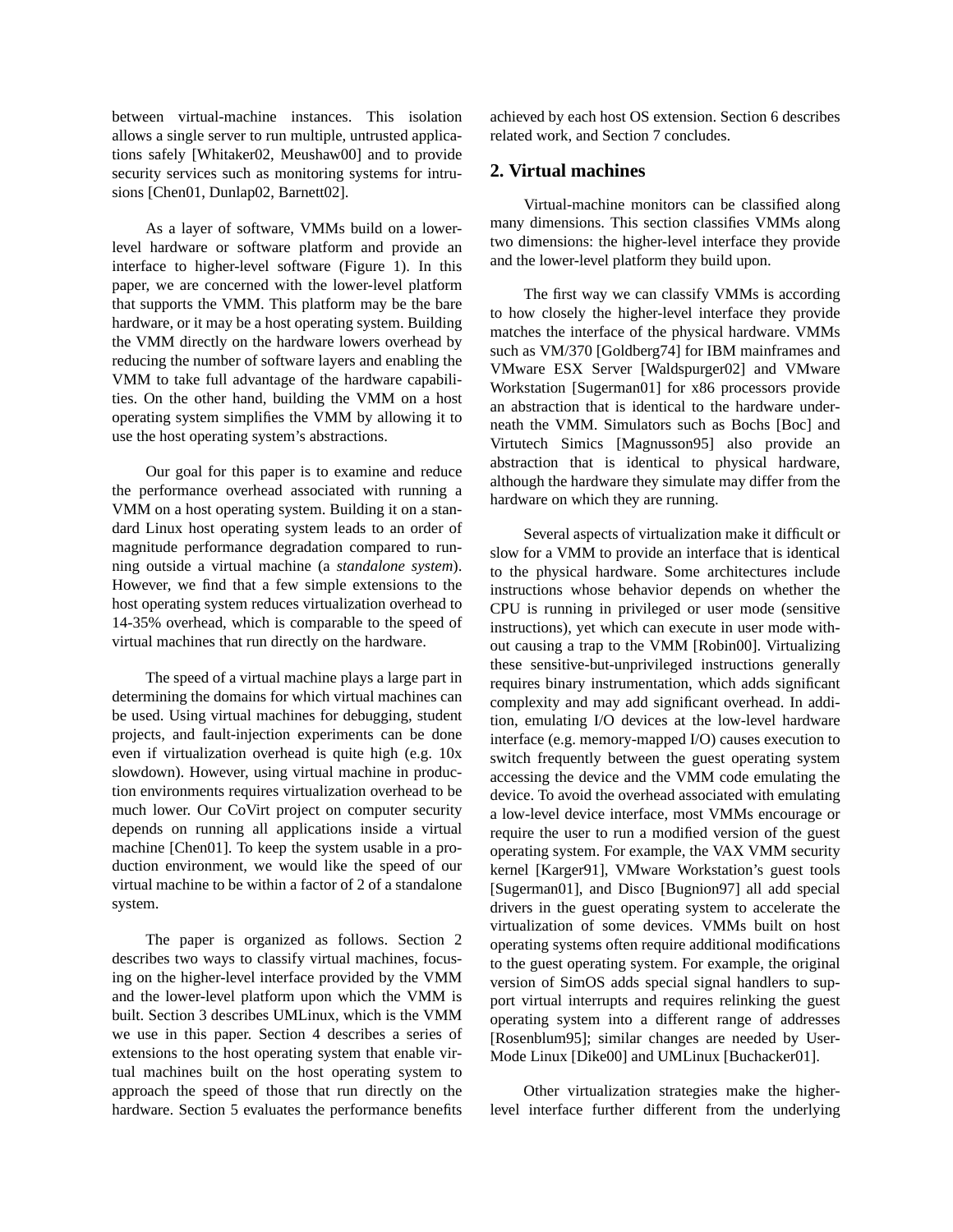hardware. The Denali isolation kernel does not support instructions that are sensitive but unprivileged, adds several virtual instructions and registers, and changes the memory management model [Whitaker02]. Microkernels provide higher-level services above the hardware to support abstractions such as threads and inter-process communication [Golub90]. The Java virtual machine defines a virtual architecture that is completely independent from the underlying hardware.

A second way to classify VMMs is according to the platform upon which they are built [Goldberg73]. *Type I* VMMs such as IBM's VM/370, Disco, and VMware's ESX Server are implemented directly on the physical hardware. *Type II* VMMs are built completely on top of a host operating system. SimOS, User-Mode Linux, and UMLinux are all implemented completely on top of a host operating system. Other VMMs are a hybrid between Type I and II: they operate mostly on the physical hardware but use the host OS to perform I/O. For example, VMware Workstation [Sugerman01] and Connectix VirtualPC [Con01] use the host operating system to access some virtual I/O devices.

A host operating system makes a very convenient platform upon which to build a VMM. Host operating system provide a set of abstractions that map closely to each part of a virtual machine [Rosenblum95]. A host process provides a sequential stream of execution similar to a CPU; host signals provide similar functionality to interrupts; host files and devices provide similar functionality to virtual I/O devices; host memory mapping and protection provides similar functionality to a virtual MMU. These features make it possible to implement a VMM as a normal user process with very little code.

Other reasons contribute to the attractiveness of using a Type II VMM. Because a Type II VMM runs as a normal process, the developer or administrator of the VMM can use the full power of the host operating system to monitor and debug the virtual machine's execution. For example, the developer or administrator can examine or copy the contents of the virtual machine's I/O devices or memory or attach a debugger to the virtual-machine process. Finally, the simplicity of Type II VMMs and the availability of several good open-source implementations make them an excellent platform for experimenting with virtual-machine services.

A potential disadvantage of Type II VMMs is performance. Current host operating systems do not provide sufficiently powerful interfaces to the bare hardware to support the intensive usage patterns of VMMs. For example, compiling the Linux 2.4.18 kernel inside the UMLinux virtual machine takes 18 times as long as compiling it directly on a Linux host operating system. VMMs that run directly on the bare hardware achieve much lower performance overhead. For example, VMware Workstation 3.1 compiles the Linux 2.4.18 kernel with only a 30% overhead relative to running directly on the host operating system.

The goal of this paper is to examine and reduce the order-of-magnitude performance overhead associated with running a VMM on a host operating system. We find that a few simple extensions to a host operating system can make it a much faster platform for running a VMM, while preserving the conceptual elegance of the Type II approach.

#### **3. UMLinux**

To conduct our study, we use a Type II VMM called UMLinux [Buchacker01]. UMLinux was developed by researchers at the University of Erlangen-Nürnberg for use in fault-injection experiments. UMLinux is a Type II VMM: the guest operating system and all guest applications run as a single process (the *guestmachine process*) on a host Linux operating system. UMLinux provides a higher-level interface to the guest operating system that is similar but not identical to the underlying hardware. As a result, the machine-dependent portion of the guest Linux operating system must be modified to use the interface provided by the VMM. Simple device drivers must be added to interact with the host abstractions used to implement the devices for the virtual machine; a few assembly-language instructions (e.g. iret and in/out) must be replaced with function calls to emulation code; and the guest kernel must be relinked into a different address range [Hoxer02]. About 17,000 lines of code were added to the guest kernel to work on the new platform. Applications compiled for the host operating system work without modification on the guest operating system.

UMLinux uses functionality from the host operating system that maps naturally to virtual hardware. The guest-machine process serves as a virtual CPU; host files and devices serve as virtual I/O devices; a host TUN/TAP device serves as a virtual network; host signals serve as virtual interrupts; and host memory mapping and protection serve as a virtual MMU. The virtual machine's memory is provided by a host file that is mapped into different parts of the guest-machine process's address space. We store this host file in a memory file system (ramfs) to avoid needlessly writing to disk the virtual machine's transient state.

The address space of the guest-machine process differs from a normal host process because it contains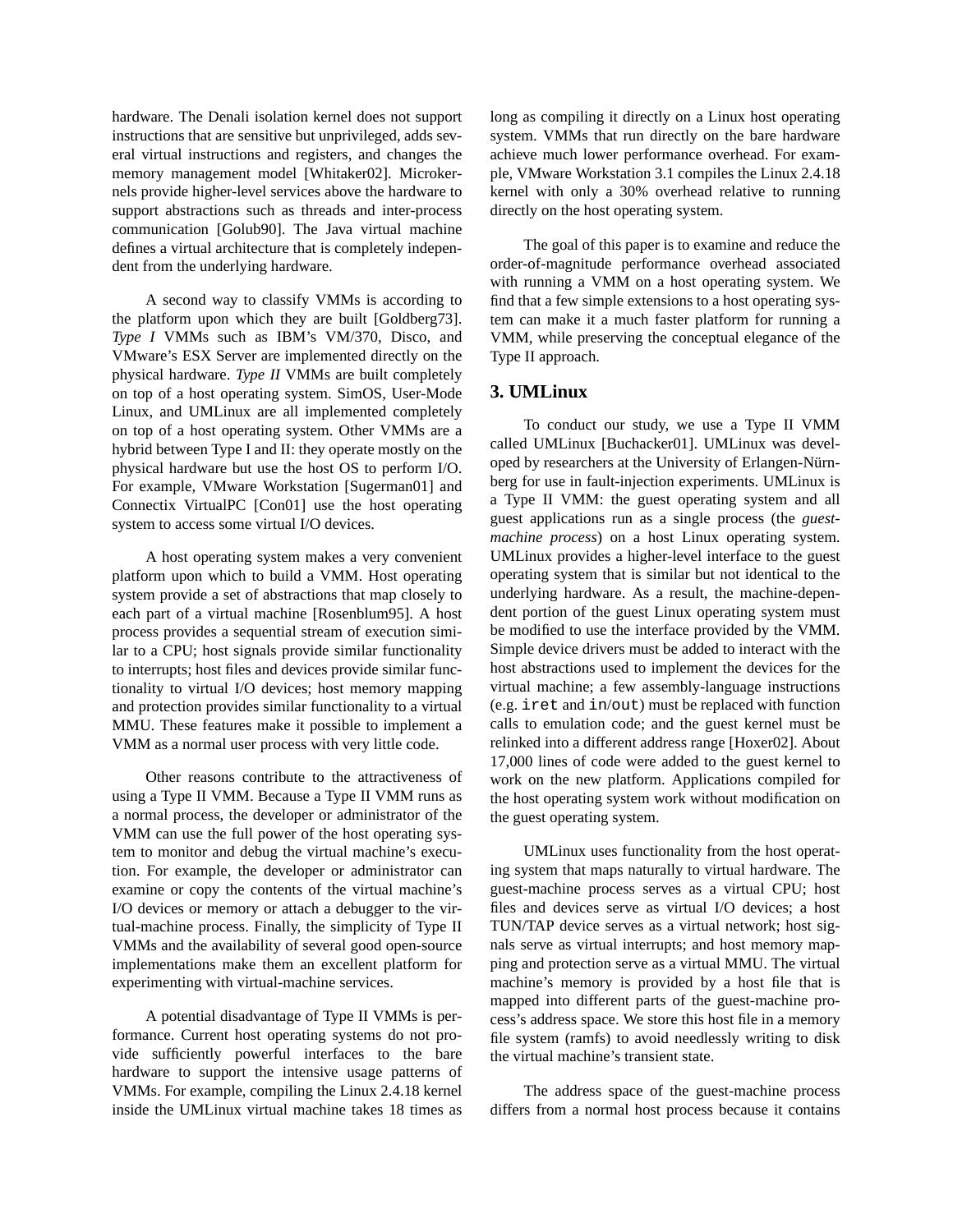

**Figure 2: UMLinux address space.** As with all Linux processes, the host kernel address space occupies [0xc0000000, 0xfffffffff], and the host user address space occupies [0x0, 0xc0000000). The guest kernel occupies the upper portion of the host user space [0x70000000, 0xc0000000), and the current guest application occupies the remainder of the host user space [0x0, 0x70000000).

both the host and guest operating system address ranges (Figure 2). In a standard Linux process, the operating system occupies addresses [0xc0000000,  $0xfffffffff$ ] while the application is given  $[0x0, 0x0]$ 0xc0000000). Because the UMLinux guest-machine process must hold both the host and guest operating systems, the address space for the guest operating system must be moved to occupy  $[0x70000000,$ 0xc0000000), which leaves [0x00000000, 0x70000000) for guest applications. The guest kernel memory is protected using host mmap and munmap system calls. To facilitate this protection, UMLinux maintains a virtual current privilege level, which is analogous to the x86 current privilege level. This is used to differentiate between guest user and guest kernel modes, and the guest kernel memory will be accessible or protected according to the virtual privilege level.

Figure 3 shows the basic system structure of UMLinux. In addition to the guest-machine process, UMLinux uses a VMM process to implement the VMM.

The VMM process serves two purposes: it redirects to the guest operating system signals and system



**Figure 3: UMLinux system structure.** UMLinux uses two host processes. The guest-machine process executes the guest operating system and all guest applications. The VMM process uses ptrace to mediate access between the guestmachine process and the host operating system.

calls that would otherwise go to the host operating system, and it restricts the set of system calls allowed by the guest operating system. The VMM process uses ptrace to mediate access between the guest-machine process and the host operating system. Figure 4 shows the sequence of steps taken by UMLinux when a guest application issues a system call.

The VMM process is also invoked when the guest kernel returns from its SIGUSR1 handler and when the guest kernel protects its address space from the guest application process. A similar sequence of context switches occurs on each memory, I/O, and timer exception received by the guest-machine process.

## **4. Host OS support for Type II VMMs**

A host operating system makes an elegant and convenient base upon which to build and run a VMM such as UMLinux. Each virtual hardware component maps naturally to an abstraction in the host OS, and the administrator can interact conveniently with the guestmachine process just as it does with other host processes. However, while a host OS provides sufficient functionality to support a VMM, it does not provide the primitives needed to support a VMM *efficiently*.

In this section, we investigate three bottlenecks that occur when running a Type II VMM, and we eliminate these bottlenecks through simple changes to the host OS.

We find that three bottlenecks are responsible for the bulk of the virtualization overhead. First, UMLinux's system structure with two separate host processes causes an inordinate number of context switches on the host. Second, switching between the guest kernel and the guest user space generates a large number of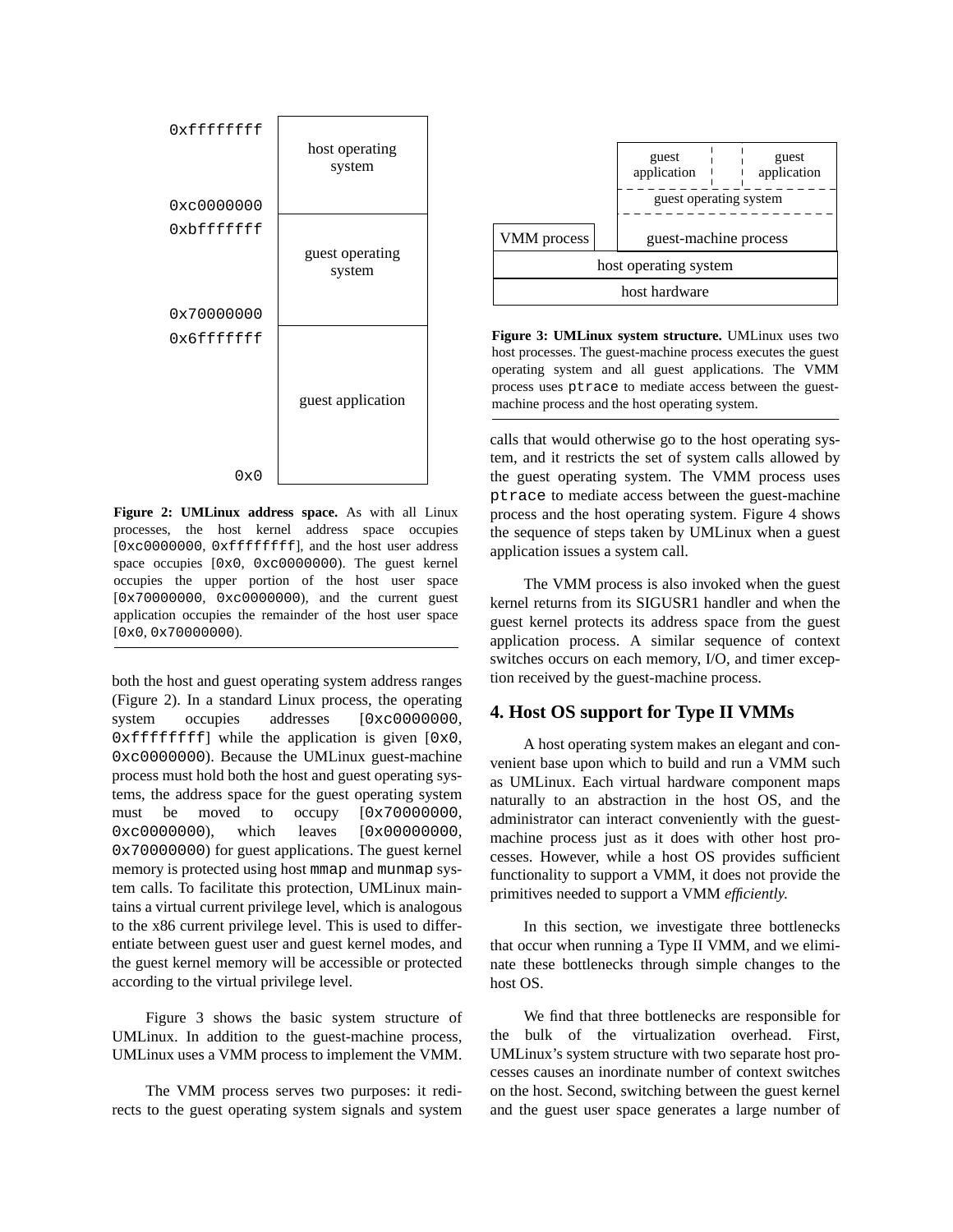

- 1. guest application issues system call; intercepted by VMM process via ptrace
- 2. VMM process changes system call to no-op (getpid)
- 3. getpid returns; intercepted by VMM process
- 4. VMM process sends SIGUSR1 signal to guest SIGUSR1 handler
- 5. guest SIGUSR1 handler calls mmap to allow access to guest kernel data; intercepted by VMM process
- 6. VMM process allows mmap to pass through
- 7. mmap returns to VMM process
- 8. VMM process returns to guest SIGUSR1 handler, which handles the guest application's system call

**Figure 4: Guest application system call.** This picture shows the steps UMLinux takes to transfer control to the guest operating system when a guest application process issues a system call. The mmap call in the SIGUSR1 handler must reside in guest user space. For security, the rest of the SIGUSR1 handler should reside in guest kernel space. The current UMLinux implementation includes an extra section of trampoline code to issue the mmap; this trampoline code is started by manipulating the guest machine process's context and finishes by causing a breakpoint to the VMM process; the VMM process then transfers control back to the guest-machine process by sending a SIGUSR1.

memory protection operations. Third, switching between two guest application processes generates a large number of memory mapping operations.

## **4.1. Extra host context switches**

The VMM process in UMLinux uses ptrace to intercept key events (system calls and signals) executed by the guest-machine process. ptrace is a powerful tool for debugging, but using it to create a virtual machine causes the host OS to context switch frequently between the guest-machine process and the VMM process (Figure 4).

We can eliminate most of these context switches by moving the VMM process's functionality into the host kernel. We encapsulate the bulk of the VMM process functionality in a VMM loadable kernel module. We also modified a few lines in the host kernel's system call and signal handling to transfer control to the VMM kernel module when the guest-machine process executes a system call or receives a signal. The VMM kernel module and other hooks in the host kernel were implemented in 150 lines of code (not including comments).

Moving the VMM process's functionality into the host kernel drastically reduces the number of context switches in UMLinux. For example, transferring control to the guest kernel on a guest system call can be done in just two context switches (Figure 5). It also simplifies the system conceptually, because the VMM kernel module has more control over the guest-machine process than is provided by ptrace. For example, the VMM kernel module can change directly the protections of the guest-machine process's address space, whereas the ptracing VMM process must cause the guest-machine process to make multiple system calls to change protections.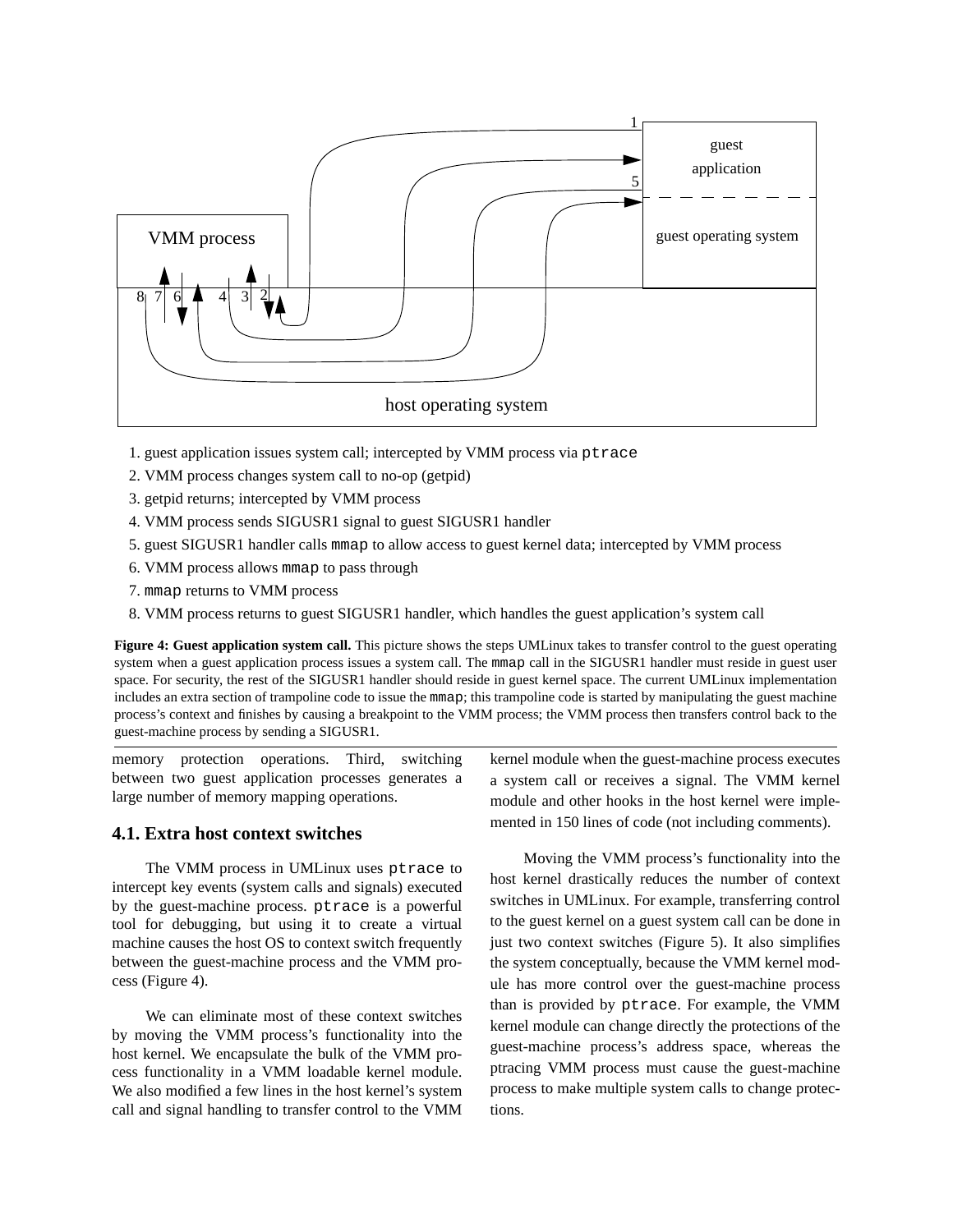

- 1. guest application issues system call; intercepted by VMM kernel module
- 2. VMM kernel module calls mmap to allow access to guest kernel data
- 3. mmap returns to VMM kernel module
- 4. VMM kernel module sends SIGUSR1 to guest SIGUSR1 handler

**Figure 5: Guest application system call with VMM kernel module.** This picture shows the steps taken by UMLinux with a VMM kernel module to transfer control to the guest operating system when a guest application issues a system call.

# **4.2. Protecting guest kernel space from guest application processes**

The guest-machine process switches frequently between guest user mode and guest kernel mode. The guest kernel is invoked to service guest system calls and other exceptions issued by a guest application process and to service signals initiated by virtual I/O devices. Each time the guest-machine process switches from guest kernel mode to guest user mode, it must first prevent access to the guest kernel's portion of the address space [0x70000000, 0xc0000000). Similarly, each time the guest-machine process switches from guest user mode to guest kernel mode, it must first enable access to the guest kernel's portion of the address space. The guest-machine process performs these address space manipulations by making the host system calls mmap, munmap, and mprotect.

Unfortunately, calling mmap, munmap, or mprotect on large address ranges incurs significant overhead, especially if the guest kernel accesses many pages in its address space. In contrast, a standalone host machine incurs very little overhead when switching between user mode and kernel mode. The page table on x86 processors need not change when switching between kernel mode and user mode, because the page table entry for a page can be set to simultaneously allow kernel-mode access and prevent user-mode access.

We developed two solutions that use the x86 paged segments and privilege modes to eliminate the overhead incurred when switching between guest kernel mode and guest user mode. Linux normally uses paging as its primary mechanism for translation and protection, using segments only to switch between privilege levels. Linux uses four segments: kernel code segment, kernel data segment, user code segment, and user data segment. Normally, all four segments span the entire address range. Linux normally runs all host user code in CPU privilege ring 3 and runs host kernel code in CPU privilege ring 0. Linux uses the supervisor-only bit in the page table to prevent code running in CPU privilege ring 3 from accessing the host operating system's data (Figure 6).

Our first solution protects the guest kernel space from guest user code by changing the bound on the user code and data segments (Figure 7). When the guestmachine process is running in guest user mode, the VMM kernel module shrinks the user code and data segments to span only [0x0, 0x70000000). When the guest-machine process is running in guest kernel mode, the VMM kernel module grows the user code and data segments to its normal range of  $[0x0, 0xffffffff]$ . This solution added only 20 lines of code to the VMM kernel module and is the solution we currently use.

One limitation of the first solution is that it assumes the guest kernel space occupies a contiguous region directly below the host kernel space. Our second solution allows the guest kernel space to occupy arbitrary ranges of the address space within [0x0, 0xc0000000) by using the page table's supervisoronly bit to distinguish between guest kernel mode and guest user mode (Figure 8). In this solution, the VMM kernel module marks the guest kernel's pages as accessible only by supervisor code (ring 0-2), then runs the guest-machine process in ring 1 while in guest kernel mode. When running in ring 1, the CPU can access pages marked as supervisor in the page table, but it cannot execute privileged instructions (such as changing the segment descriptor). To prevent the guest-machine process from accessing host kernel space, the VMM kernel module shrinks the user code and data segment to span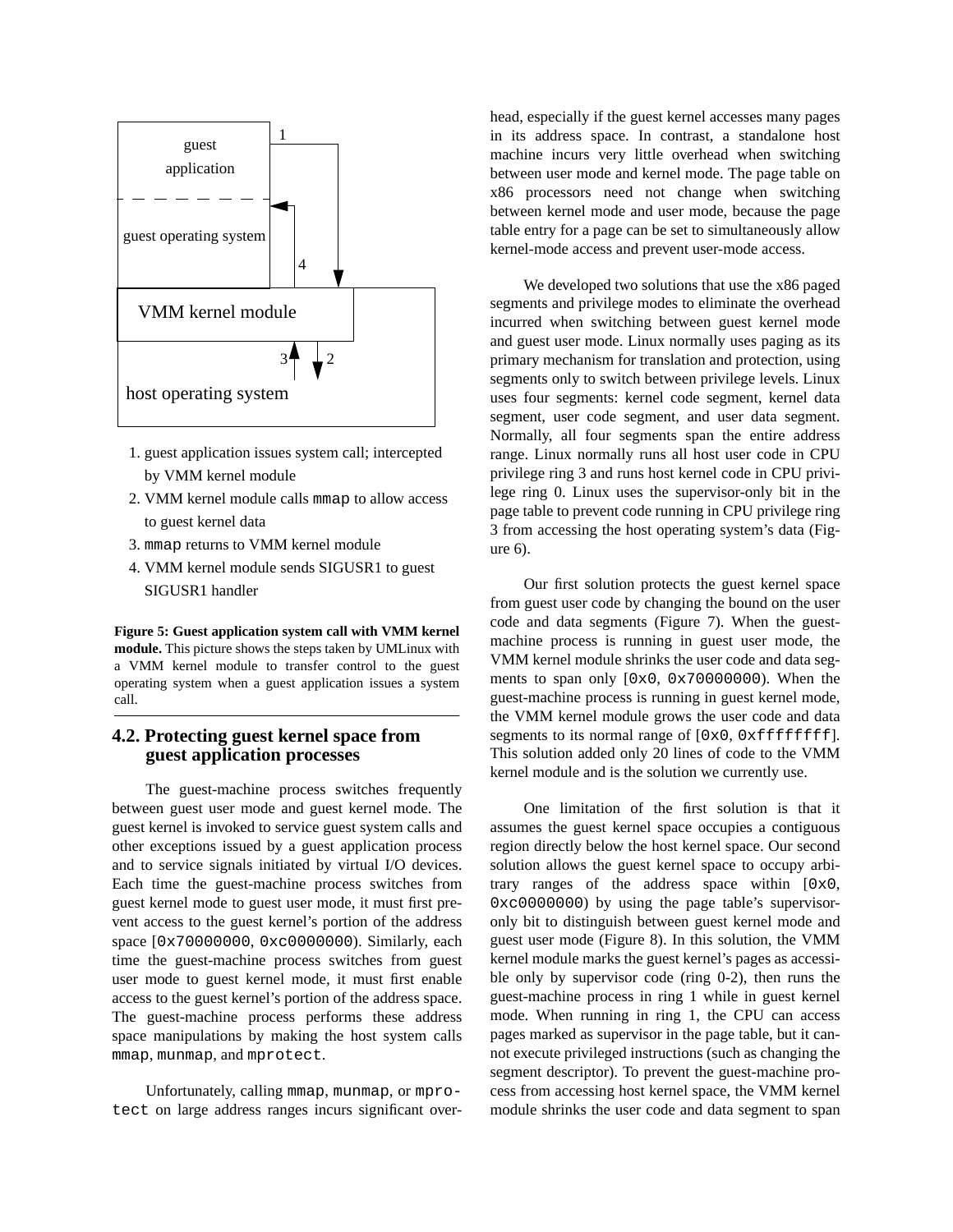

**Figure 6: Segment and page protections when running a normal Linux host processes.** A normal Linux host process runs in CPU privilege ring 3 and uses the user code and data segment. The segment bounds allow access to all addresses, but the supervisor-only bit in the page table prevents the host process from accessing the host operating system's data. In order to protect the guest kernel's data with this setup, the guest-machine process must munmap or mprotect [0x70000000, 0xc0000000) before switching to guest user mode.

only [0x0, 0xc0000000). The guest-machine process runs in ring 3 while in guest user mode, which prevents guest user code from accessing the guest kernel's data. This allows the VMM kernel module to protect arbitrary pages in [0x0, 0xc0000000) from guest user mode by setting the supervisor-only bit on those pages. It does still require the host kernel and user address ranges to each be contiguous.

# **4.3. Switching between guest application processes**

A third bottleneck in a Type II VMM occurs when switching address spaces between guest application processes. Changing guest address spaces means changing the current mapping between guest virtual pages and the page in the virtual machine's "physical" memory file. Changing this mapping is done by calling munmap for the outgoing guest application process's virtual address space, then calling mmap for each resident virtual page



**Figure 7: Segment and page protections when running the guest-machine process in guest user mode (solution 1).** This solution protects the guest kernel space from guest application processes by changing the bound on the user code and data segments to [0x0, 0x70000000) when running guest user code. When the guest-machine process switches to guest kernel mode, the VMM kernel module grows the user code and data segments to its normal range of [0x0, 0xffffffff].

in the incoming guest application process. UMLinux minimizes the calls to mmap by doing it on demand, i.e. as the incoming guest application process faults in its address space. Even with this optimization, however, UMLinux generates a large number of calls to mmap, especially when the working sets of the guest application processes are large.

To improve the speed of guest context switches, we enhance the host OS to allow a single process to maintain several address space definitions. Each address space is defined by a separate set of page tables, and the guest-machine processes switches between address space definitions via a new host system call switchguest. To switch address space definitions, switchguest needs only to change the pointer to the current first-level page table. This task is much faster than mmap'ing each virtual page of the incoming guest application process. We modify the guest kernel to use switchguest when context switching from one guest application process to another. We reuse initialized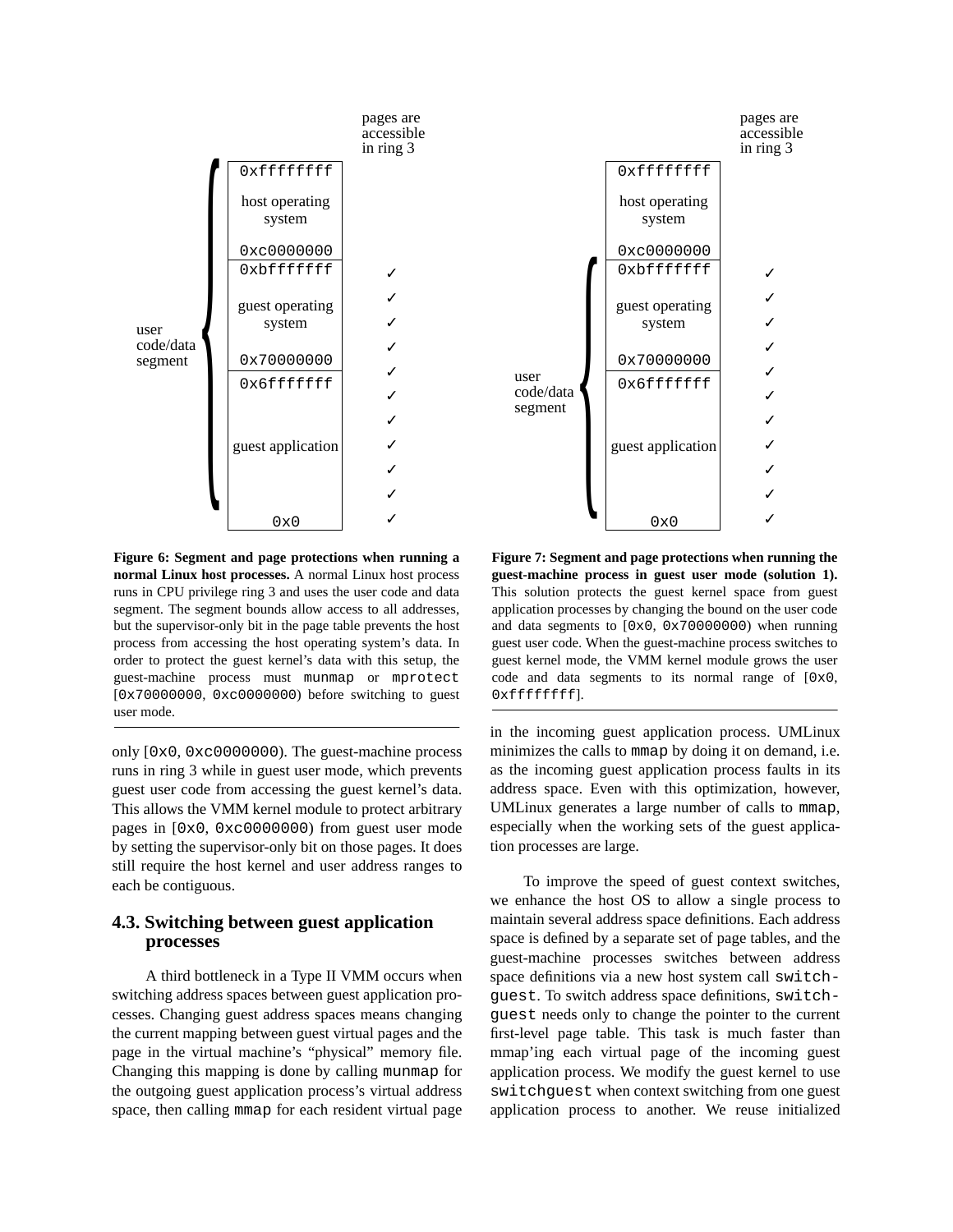

**Figure 8: Segment and page protections when running the guest-machine process (solution 2).** This solution protects the guest kernel space from guest application processes by marking the guest kernel's pages as accessible only by code running in CPU privilege ring 0-2 and running the guestmachine process in ring 1 when executing guest kernel code. To prevent the guest-machine process from accessing host kernel space, the VMM kernel module shrinks the user code and data segment to span only [0x0, 0xc0000000).

address space definitions to minimize the overhead of creating guest application processes. We take care to prevent the guest-machine process from abusing switchguest by limiting it to 1024 different address spaces and checking all parameters carefully. This optimization added 340 lines of code to the host kernel.

#### **5. Performance results**

This section evaluates the performance benefits achieved by each of the optimizations described in Section 4.

We first measure the performance of three important primitives: a null system call, switching between two guest application processes (each with a 64 KB working set), and transferring 10 MB of data using TCP across a 100 Mb/s Ethernet switch. The first two of these microbenchmarks come from the lmbench suite [McVoy96].

We also measure performance on three macrobenchmarks. POV-Ray is a CPU-intensive ray-tracing program. We render the benchmark image from the POV-Ray distribution at quality 8. kernel-build compiles the complete Linux 2.4.18 kernel (make bzImage). SPECweb99 measures web server performance, using the 2.0.36 Apache web server. We configure SPECweb99 with 15 simultaneous connections spread over two clients connected to a 100 Mb/s Ethernet switch. kernel-build and SPECweb99 exercise the virtual machine intensively by making many system calls. They are similar to the I/O-intensive and kernel-intensive workloads used to evaluate Cellular Disco [Govil00]. All workloads start with a warm guest file cache. Each results represents the average of 5 runs. Variance across runs is less than 3%.

All experiments are run on an computer with an AMD Athlon 1800+ CPU, 256 MB of memory, and a Samsung SV4084 IDE disk. The guest kernel is Linux 2.4.18 ported to UMLinux, and the host kernels for UMLinux are all Linux 2.4.18 with different degrees of support for VMMs. All virtual machines are configured with 192 MB of "physical" memory. The virtual hard disk for UMLinux is stored on a raw disk partition on the host to avoid double buffering the virtual disk data in the guest and host file caches and to prevent the virtual machine from benefitting unfairly from the host's file cache. The host and guest file systems have the same versions of all software (based on RedHat 6.2).

We measure baseline performance by running directly on the host operating system (standalone). The host uses the same hardware and software installation as the virtual-machine systems and has access to the full 256 MB of host memory.

We use VMware Workstation 3.1 to illustrate the performance of VMMs that are built directly on the host hardware. We chose VMware Workstation because it executes mostly on host hardware and because it is regarded widely as providing excellent performance. However, note that VMware Workstation may be slower than a Type I VMM that is ideal for the purposes of comparing with UMLinux. First, VMware Workstation issues I/O through the host OS rather than controlling the host I/O devices directly. Second, unlike UMLinux, VMware Workstation can support unmodified guest operating systems, and this capability forces VMware Workstation to do extra work to provide the same interface to the guest OS as the host hardware does. The configuration for VMware Workstation matches that of the other virtual-machine systems, except that VMware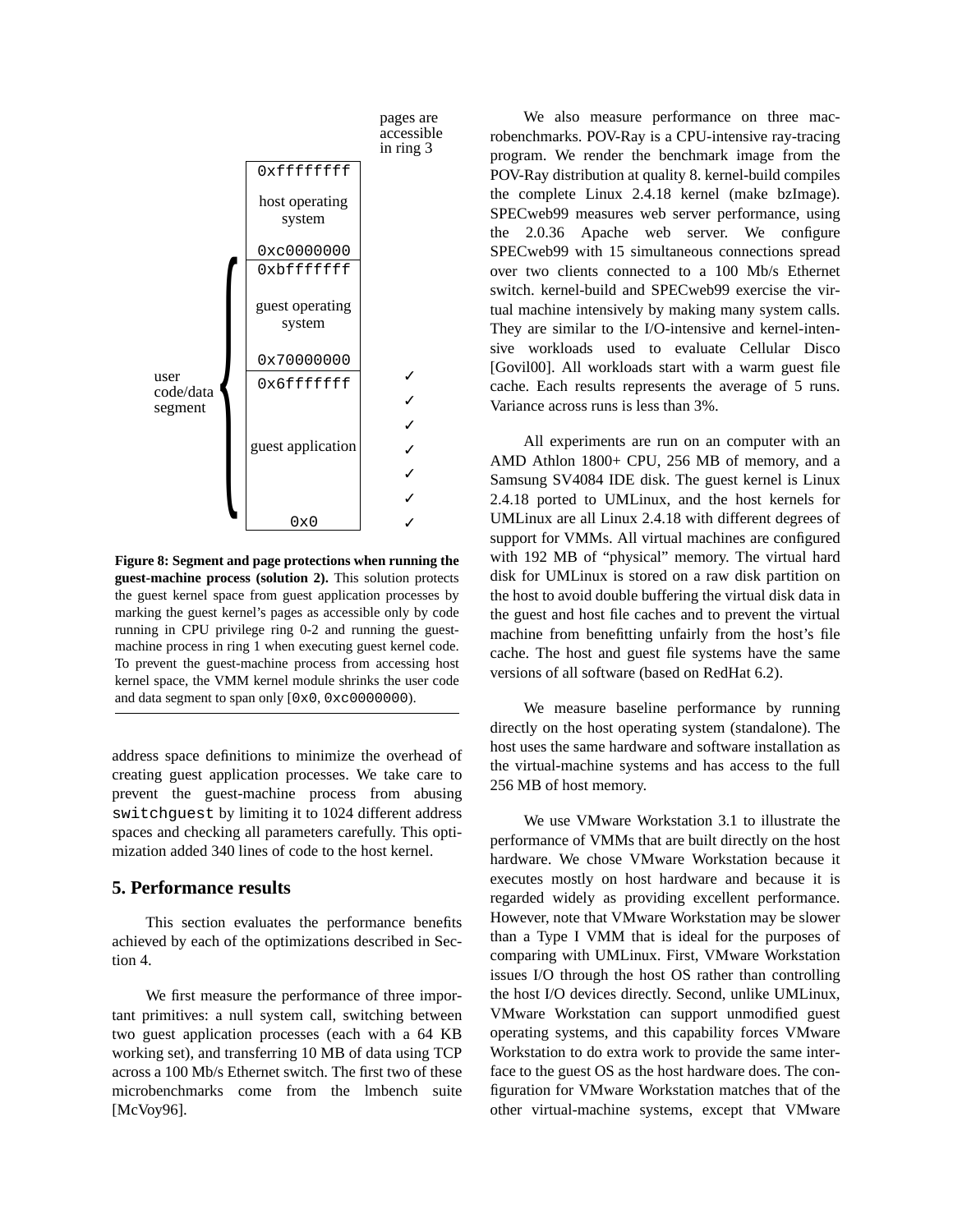Workstation uses the host disk partition's cacheable block device for its virtual disk.

Figures 9 and 10 summarize results from all performance experiments.

The original UMLinux is hundreds of times slower for null system calls and context switches and is not able to saturate the network. UMLinux is 8x as slow as the standalone host on SPECweb99, 18x as slow as the standalone host on kernel-build and 10% slower than the standalone host on POV-Ray. Because POV-Ray is compute-bound, it does not interact much with the guest kernel and thus incurs little virtualization overhead. The overheads for SPECweb99 and kernel-build are higher because they issue more guest kernel calls, each of which must be trapped by the VMM kernel module and reflected back to the guest kernel by sending a signal.

VMMs that are built directly on the hardware execute much faster than a Type II VMM without host OS support. VMware Workstation 3.1 executes a null system call nearly as fast as the standalone host, can saturate the network, and is within a factor of 5 of the context switch time for a standalone host. VMware Workstation 3.1 incurs an overhead of 6-30% on the intensive macrobenchmarks (SPECweb99 and kernelbuild).

Our first optimization (Section 4.1) moves the VMM functionality into the kernel. This improves performance by a factor of about 2-3 on the microbenchmarks, and by a factor of about 2 on the intensive macrobenchmarks.

Our second optimization (Section 4.2) uses segment bounds to eliminate the need to call mmap, munmap, and mprotect when switching between guest kernel mode and guest user mode. Adding this optimization improves performance on null system calls and context switches by another factor of 5 (beyond the performance with just the first optimization) and enables UMLinux to saturate the network. Performance on the two intensive macrobenchmarks improves by a factor of 3-4.

Our final optimization (Section 4.3) maintains multiple address space definitions to speed up context switches between guest application processes. This optimization has little effect on benchmarks with only one main application process, but it has a dramatic affect on benchmarks with more than one main application process. Adding this optimization improves the context switch microbenchmark by a factor of 13 and improves kernel-build by a factor of 2.

With all three host OS optimizations to support VMMs, UMLinux runs all macrobenchmarks well within our performance target of a factor of 2 relative to standalone. POV-Ray incurs 1% overhead; kernel-build incurs 35% overhead; and SPECweb99 incurs 14% overhead. These overheads are comparable to those attained by VMware Workstation 3.1.

The largest remaining source of virtualization overhead for kernel-build is the cost and frequency of handling memory faults. kernel-build creates a large number of guest application processes, each of which maps its executable pages on demand. Each demandmapped page causes a signal to be delivered to the guest kernel, which must then ask the host kernel to map the new page. In addition, UMLinux currently does not support the ability to issue multiple outstanding I/Os on the host. We plan to update the guest disk driver to take advantage of non-blocking I/O when it becomes available on Linux.

# **6. Related work**

User-Mode Linux is a Type II VMM that is very similar to UMLinux [Dike00]. Our discussion of User-Mode Linux assumes a configuration that protects guest kernel memory from guest application processes (jail mode). The major technical difference between the User-Mode Linux and UMLinux is that User-Mode Linux uses a separate host process for each guest application process, while UMLinux runs all guest code in a single host process. Assigning each guest application process to a separate host process technique speeds up context switches between guest application processes, but it leads to complications such as keeping the shared portion of the guest address spaces consistent and difficult synchronization issues when switching guest application processes [Dike02a].

User-Mode Linux in jail mode is faster than UMLinux (without host OS support) on context switches (157 vs. 2029 microseconds) but slower on system calls (296 vs. 96 microseconds) and network transfers (54 vs. 39 seconds). User-Mode Linux in jail mode is faster on kernel-build (1309 vs. 2294 seconds) and slower on SPECweb99 (200 vs. 172 seconds) than UMLinux without host OS support.

Concurrently with our work on host OS support for VMMs, the author of User-Mode Linux proposed modifying the host OS to support multiple address space definitions for a single host process [Dike02a]. Like the optimization in Section 4.3, this would speed up switches between guest application processes and allow User-Mode Linux to run all guest code in a single host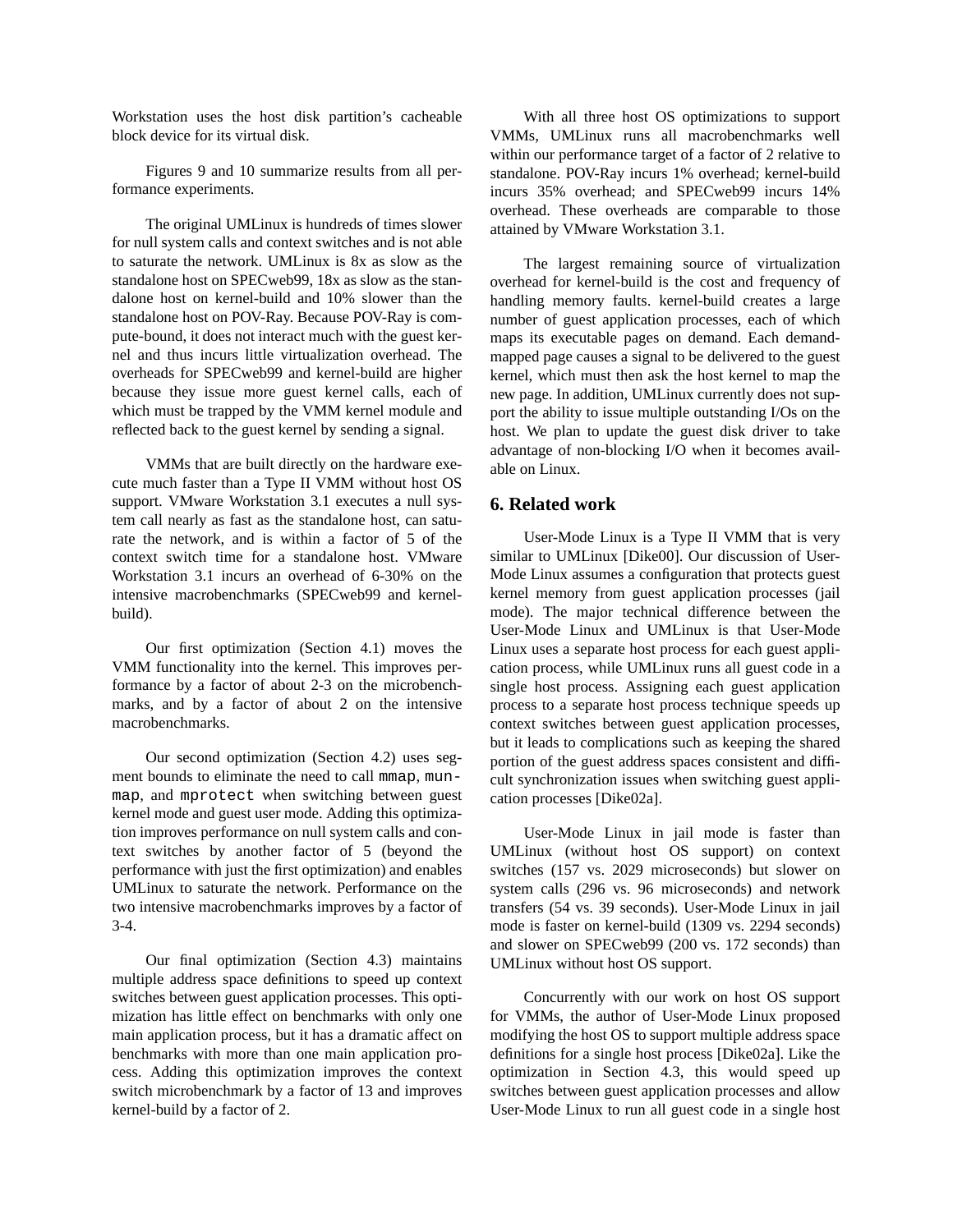

**Figure 9: Microbenchmark results.** This figure compares the performance of different virtual-machine monitors on three microbenchmarks: a null guest system call, context switching between two 64 KB guest application processes, and receiving 10 MB of data over the network. The first four bars represent the performance of UMLinux with increasing support from the host OS. Each optimization level is **cumulative**, i.e. it includes all optimizations of the bars to the left. The performance of a standalone host (no VMM) is shown for reference. Without support from the host OS, UMLinux is much slower than a standalone host. Adding three extensions to the host OS improves the performance of UMLinux dramatically.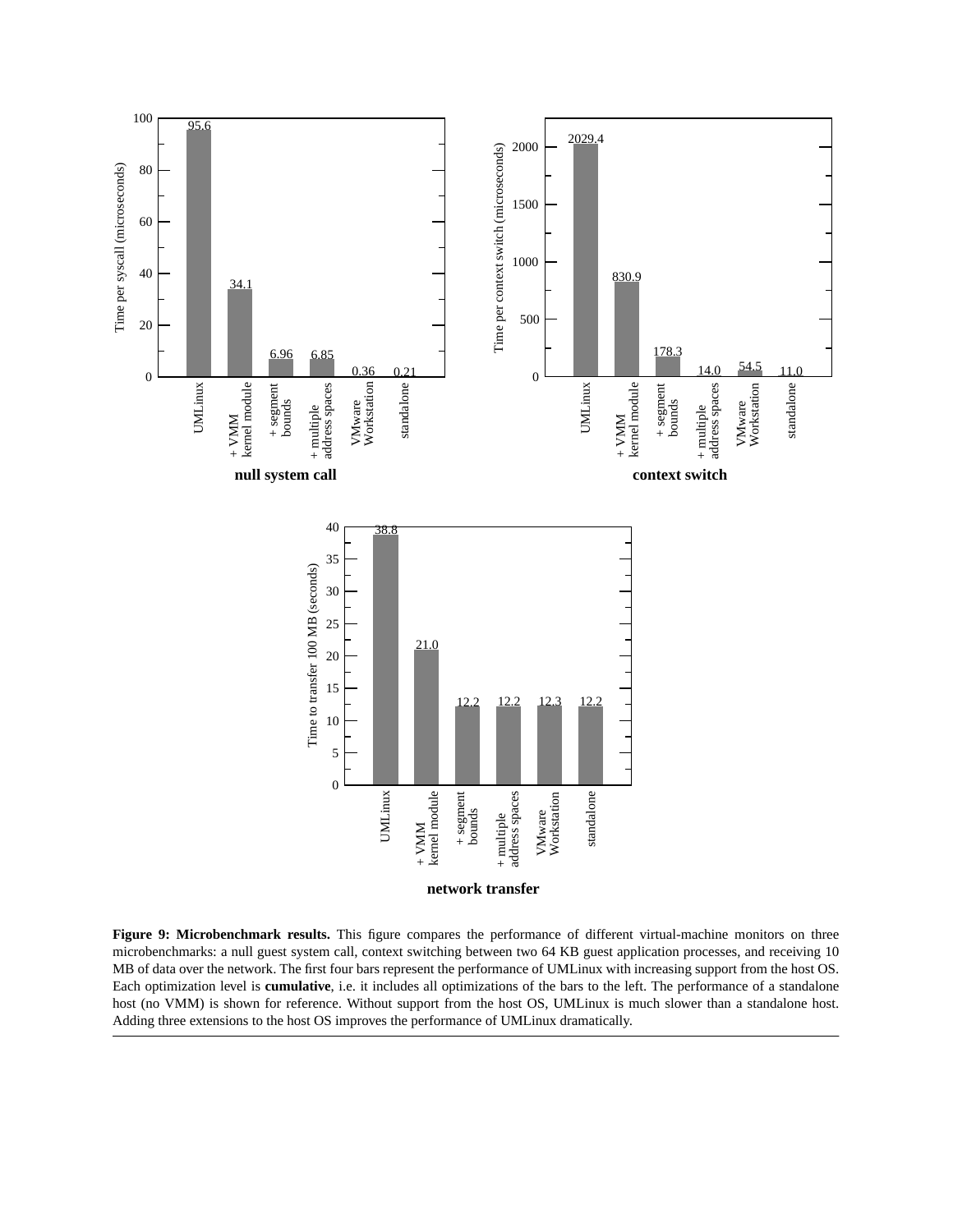

**Figure 10: Macrobenchmark results.** This figure compares the performance of different virtual-machine monitors on three macrobenchmarks: the POV-Ray ray tracer, compiling a kernel, and SPECweb99. The first four bars represent the performance of UMLinux with increasing support from the host OS. Each optimization level is **cumulative**, i.e. it includes all optimizations of the bars to the left. The performance of a standalone host (no VMM) is shown for reference. Without support from the host OS, UMLinux is much slower than a standalone host. Adding three extensions to the host OS allows UMLinux to approach the speed of a Type I VMM.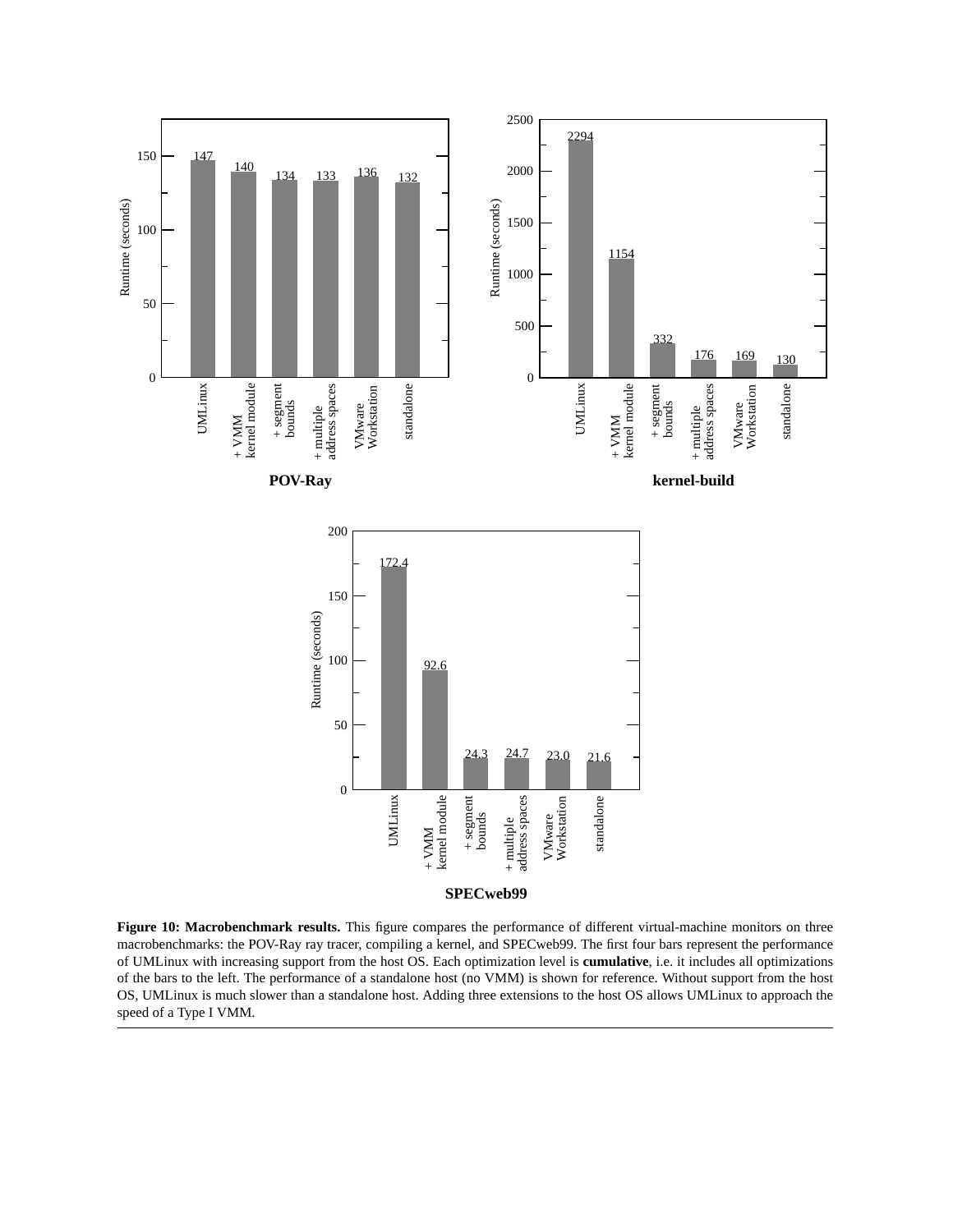process. Implementation of this optimization is currently underway [Dike02b], though User-Mode Linux still uses two separate host processes, one for the guest kernel and one for all guest application processes. We currently use UMLinux for our CoVirt research project on virtual machines [Chen01] because running all guest code in a single host process is simpler, uses fewer host resources, and simplifies the implementation of our VMM-based replay service (ReVirt) [Dunlap02].

The SUNY Palladium project used a combination of page and segment protections on x86 processors to divide a single address space into separate protection domains [Chiueh99]. Our second solution for protecting the guest kernel space from guest application processes (Section 4.2) uses a similar combination of x86 features. However, the SUNY Palladium project is more complex because it needs to support a more general set of protection domains than UMLinux.

Reinhardt, et al. implemented extensions to the CM-5's operating system that enabled a single process to create and switch between multiple address spaces [Reinhardt93]. This capability was added to support the Wisconsin Wind Tunnel's parallel simulation of parallel computers.

#### **7. Conclusions and future work**

Virtual-machine monitors that are built on a host operating system are simple and elegant, but they are currently an order of magnitude slower than running outside a virtual machine, and much slower than VMMs that are built directly on the hardware. We examined the sources of overhead for a VMM that run on a host operating system.

We found that three bottlenecks are responsible for the bulk of the performance overhead. First, the host OS required a separate host user process to control the main guest-machine process, and this generated a large number of host context switches. We eliminated this bottleneck by moving the small amount of code that controlled the guest-machine process into the host kernel. Second, switching between guest kernel and guest user space generated a large number of memory protection operations on the host. We eliminated this bottleneck in two ways. One solution modified the host user segment bounds; the other solution modified the segment bounds and ran the guest-machine process in CPU privilege ring 1. Third, switching between two guest application processes generated a large number of memory mapping operations on the host. We eliminated this bottleneck by allowing a single host process to maintain several address space definitions. In total, 510 lines of code were added to the host kernel to support these three optimizations.

With all three optimizations, performance of a Type II VMM on macrobenchmarks improved to within 14-35% overhead relative to running on a standalone host (no VMM), even on benchmarks that exercised the VMM intensively. The main remaining source of overhead was the large number of guest application processes created in one benchmark (kernel-build) and accompanying page faults from demand mapping in the executable.

In the future, we plan to reduce the size of the host operating system used to support a VMM. Much of the code in the host OS can be eliminated, because the VMM uses only a small number of system calls and abstractions in the host OS. Reducing the code size of the host OS will help make Type II VMMs a fast and trusted base for future virtual-machine services.

#### **8. Acknowledgments**

We are grateful to the researchers at the University of Erlangen-Nürnberg for writing UMLinux and sharing it with us. In particular, Kerstin Buchacker and Volkmar Sieh helped us understand and use UMLinux. Our shepherd Ed Bugnion and the anonymous reviewers helped improve the quality of this paper. This research was supported in part by National Science Foundation grants CCR-0098229 and CCR-0219085 and by Intel Corporation. Samuel King was supported by a National Defense Science and Engineering Graduate Fellowship. Any opinions, findings, conclusions or recommendations expressed in this material are those of the authors and do not necessarily reflect the views of the National Science Foundation.

## **9. References**

- [Barnett02] Ryan C. Barnett. Monitoring VMware Honeypots, September 2002. http://honeypots.sourceforge.net/monitoring\_vmware\_honeypots .html.
- [Boc] http://bochs.sourceforge.net/.
- [Bressoud96] Thomas C. Bressoud and Fred B. Schneider. Hypervisor-based fault tolerance. *ACM Transactions on Computer Systems*, 14(1):80–107, February 1996.
- [Buchacker01] Kerstin Buchacker and Volkmar Sieh. Framework for testing the fault-tolerance of systems including OS and network aspects. In *Proceedings of the 2001 IEEE Symposium on High Assurance System*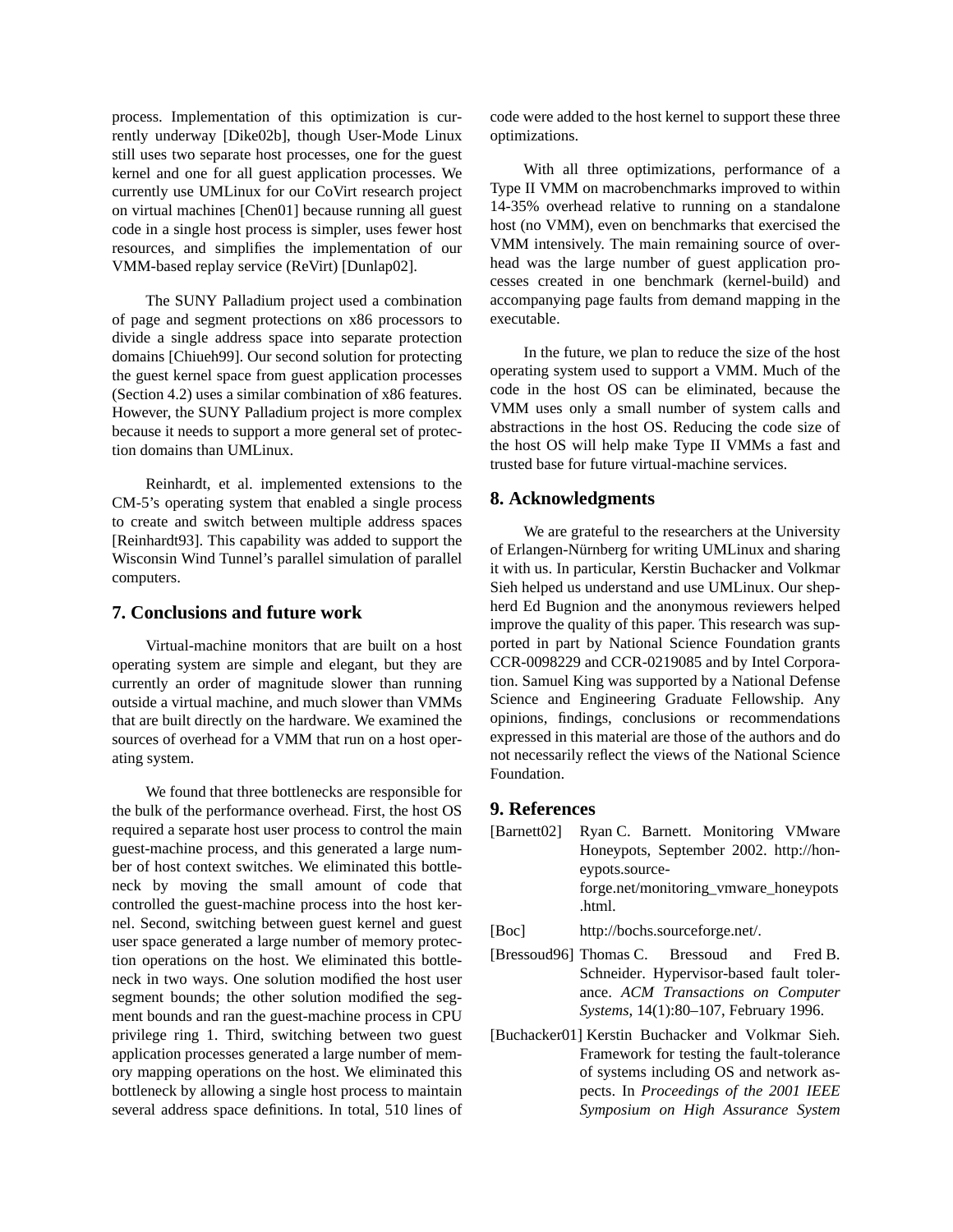*Engineering (HASE)*, pages 95–105, October 2001.

- [Bugnion97] Edouard Bugnion, Scott Devine, Kinshuk Govil, and Mendel Rosenblum. Disco: Running Commodity Operating Systems on Scalable Multiprocessors. *ACM Transactions on Computer Systems*, 15(4):412– 447, November 1997.
- [Chen01] Peter M. Chen and Brian D. Noble. When virtual is better than real. In *Proceedings of the 2001 Workshop on Hot Topics in Operating Systems (HotOS)*, pages 133– 138, May 2001.
- [Chiueh99] Tzi-cker Chiueh, Ganesh Venkitachalam, and Prashant Pradhan. Integrating Segmentation and Paging Protection for Safe, Efficient and Transparent Software Extensions. In *Proceedings of the 1999 Symposium on Operating Systems Principles*, December 1999.
- [Con01] The Technology of Virtual Machines. Technical report, Connectix Corp., September 2001.
- [Dike00] Jeff Dike. A user-mode port of the Linux kernel. In *Proceedings of the 2000 Linux Showcase and Conference*, October 2000.
- [Dike02a] Jeff Dike. Making Linux Safe for Virtual Machines. In *Proceedings of the 2002 Ottawa Linux Symposium (OLS)*, June 2002.
- [Dike02b] Jeff Dike. User-Mode Linux Diary, November 2002. http://user-modelinux.sourceforge.net/diary.html.
- [Dunlap02] George W. Dunlap, Samuel T. King, Sukru Cinar, Murtaza Basrai, and Peter M. Chen. ReVirt: Enabling Intrusion Analysis through Virtual-Machine Logging and Replay. In *Proceedings of the 2002 Symposium on Operating Systems Design and Implementation (OSDI)*, pages 211–224, December 2002.
- [Goldberg73] R. Goldberg. *Architectural Principles for Virtual Computer Systems*. PhD thesis, Harvard University, February 1973.
- [Goldberg74] Robert P. Goldberg. Survey of Virtual Machine Research. *IEEE Computer*, pages 34–45, June 1974.
- [Golub90] David Golub, Randall Dean, Allessandro Forin, and Richard Rashid. Unix as an Application Program. In *Proceedings of the 1990 USENIX Summer Conference*, 1990.
- [Govil00] Kinshuk Govil, Dan Teodosiu, Yongqiang Huang, and Mendel Rosenblum. Cellular disco: resource management using virtual clusters on shared-memory multiprocessors. *ACM Transactions on Computer Systems*, 18(3):226–262, August 2000.
- [Hoxer02] H. J. Hoxer, K. Buchacker, and V. Sieh. Implementing a User-Mode Linux with Minimal Changes from Original Kernel. In *Proceedings of the 2002 International Linux System Technology Conference*, pages 72–82, September 2002.
- [Karger91] Paul A. Karger, Mary Ellen Zurko, Douglis W. Bonin, Andrew H. Mason, and Clifford E. Kahn. A retrospective on the VAX VMM security kernel. *IEEE Transactions on Software Engineering*, 17(11), November 1991.
- [Magnusson95] Peter Magnusson and B. Werner. Efficient Memory Simulation in SimICS. In *Proceedings of the 1995 Annual Simulation Symposium*, pages 62–73, April 1995.
- [McVoy96] Larry McVoy and Carl Staelin. Lmbench: Portable tools for performance analysis. In *Proceedings of the Winter 1996 USENIX Conference*, January 1996.
- [Meushaw00] Robert Meushaw and Donald Simard. NetTop: Commercial Technology in High Assurance Applications. *Tech Trend Notes: Preview of Tomorrow's Information Technologies*, 9(4), September 2000.
- [Nieh00] Jason Nieh and Ozgur Can Leonard. Examining VMware. *Dr. Dobb's Journal*, August 2000.
- [Reinhardt93] Steven K. Reinhardt, Babak Falsafi, and David A. Wood. Kernel Support for the Wisconsin Wind Tunnel. In *Proceedings of the 1993 Usenix Symposium on Microkernels and Other Kernel Architectures*, pages 73–89, September 1993.
- [Robin00] John Scott Robin and Cynthia E. Irvine. Analysis of the Intel Pentium's Ability to Support a Secure Virtual Machine Monitor. In *Proceedings of the 2000 USENIX Security Symposium*, August 2000.
- [Rosenblum95] Mendel Rosenblum, Stephen A. Herrod, Emmett Witchel, and Anoop Gupta. Complete computer system simulation: the SimOS approach. *IEEE Parallel &*